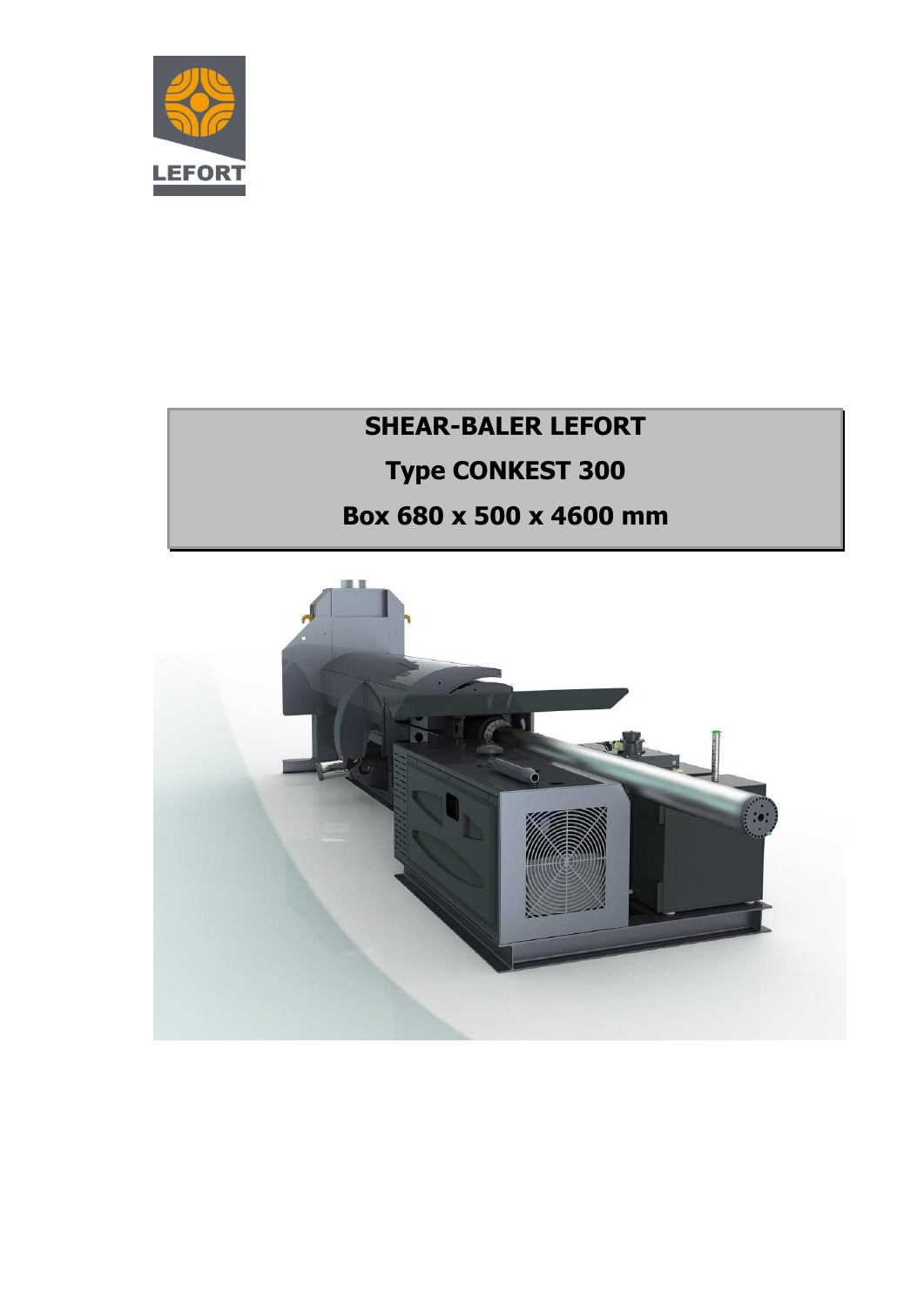

# **USEFUL INFORMATION**

As constructor, we certify that our machines are:

- new
- covered by the CE certifications
- under the nomenclature of the customs code 8462.3991
- manufactured in 2014.

# **CHARACTERISTICS OF THE POWER PACK**

One assembly engine and hydraulic pump:

- Electric motor 50 HP / 37 KW 400 V or diesel engine 75 HP / 55 KW (EN 590)
- Rexroth high pressure pump with variable displacement
- One set of low pressure pumps

#### Tank and accessories

- Diesel tank capacity: 500 liters
- Oil tank capacity: 1500 liters
- Visual oil level indicator.
- Oil heathers for extremely cold climates (option only).

#### **Oil-cooler and filtration** : on an independent circuit

#### **CHARACTERISTICS OF THE SHEAR**

- Cutting force: 300 T.
- Automatic and manual shearing operations
- Number of stroke per minute/dry : 4 to 6.
- Cutting capacity: plate 60 x 650 mm soft steel.

#### **CHARACTERISTICS OF THE BOX**

- Size of the box open:  $4600 \times 2125 \times 800$  mm
- Size of the box closed : 4600 x 680 x 500 mm
- Power on each flap: 100 T. per side total 200 T.
- Pusher ram force: 150 T.
- Sizes of the bales: 680 x 500 mm x variable.
- Wearing plate hardness:  $+/- 400$  HB

Pressure given with a tolerance of  $\pm$  5 %.